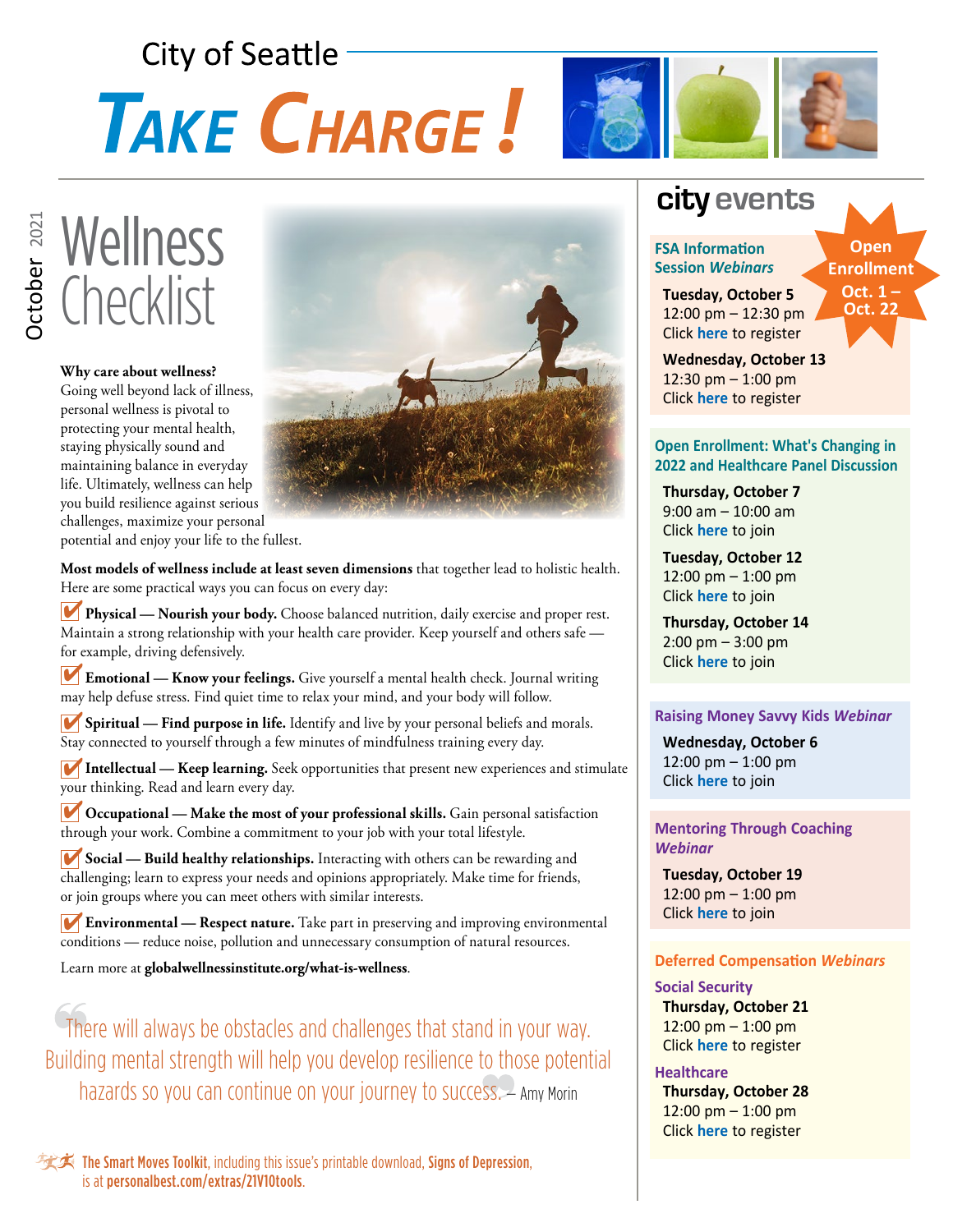# Reduce Your Breast Cancer Risk

### **Make sure you're up to date on your breast cancer screening** and

learn how to lower your risk for breast cancer, the most common malignancy in American women (except for skin cancers).

**Of course, you can't control all risks,** such as female gender, being age 55 or older, or certain genetic factors. Women who haven't had children, or had their first after age 30, have a slightly higher breast cancer risk, too.

**Lifestyle changes can reduce your breast cancer risk.** Eating a healthy diet rich in vegetables, fruits and fiber can go far in reducing health risks for everything from heart disease and type 2 diabetes to several types of cancer, including breast cancer.

### **More ways to lower breast cancer risk:**

**• Reduce or eliminate alcohol.** The more alcohol you drink, the higher your breast cancer risk. One drink daily raises the risk slightly; two to three drinks daily increase risk by 20%, according to the American Cancer Society (ACS).



**• Get serious about weight control.** Premenopause fat tissue makes little estrogen. After menopause, if you're overweight, most estrogen comes from excess fat tissue, increasing breast cancer risk.

October is Breast Cancer Awareness Month.

> <sup>h</sup>ealt<sup>h</sup> Observace

- **• Get moving.** Studies suggest even a couple of hours of exercise a week can lower risk, although more activity appears to be best. The ACS recommends 150 to 300 minutes of moderateto vigorous-intensity exercise a week.
- **• Hormone therapy for menopausal symptoms may increase breast cancer risk.** Ask your health care provider about other therapies that may be right for you.

## dollars Sense Crash Course: Peer-to-Peer Payments

By Jamie Lynn Byram, PhD, AFC

### **Peer-to-peer payments (P2P)** let

you transfer money by using an online or mobile app. Peer-to-peer payment accounts are simple to set up. You create an account, select a username and password or PIN, and link your bank account, debit card or credit card to the platform. To send or receive a payment, you share your username, email or phone number with whomever you want to pay or receive money from.

**Making or receiving payments is quick and convenient;** you don't need to carry cash or have exact change. Most P2P payment services are free, although some charge a low fee. Most allow users to hold money in their account with the system or transfer money to a bank account. Transfers to bank accounts can take one to three days to complete.

#### **Before selecting a P2P payment service,** check the type of fraud

monitoring the system uses and research the quality of the network's customer support. Also, before sending money, make sure you've selected the right person or account.

## Wellness Exam: Do You Need One?

**Routine physical exams are generally recommended annually** if you're age 50-plus, and once every three years if you're younger than 50 and in good health. If you have a chronic condition, such as diabetes, heart disease or other ongoing medical conditions, you may need to see your health care provider more often, regardless of your age.

**The purpose of a wellness exam** is to create and manage a personalized disease prevention plan. It can identify and monitor any health risk factors to help you live a longer, stronger life. This type of care focuses on making sure that you're still in good health and detecting any health issues before they progress.

Your health care provider may suggest more or less time between checkups based on personal risk factors, screening test results, current health, family history and lifestyle choices, such as diet, physical activity and tobacco use.

### **During a routine exam, your provider will typically:**

- Check your vital signs. Assess your risk of future medical problems.
- Review your medications and allergies. Listen to your heart, lungs and intestines.
- -
- Screen for depression or alcohol abuse. Encourage healthy lifestyle choices.
- Update vaccinations. **Tip:** If time permits, get your flu shot while you're there.



**Good communication between you and your provider is vital to getting good health care.** Make the most of your visit by preparing in advance, whether it's in person or through telehealth visits. If you don't understand your diagnosis or treatments, ask questions until you do. And if your provider has a patient portal, set up an account. You can use it to check your test results, request medication refills and often schedule appointments.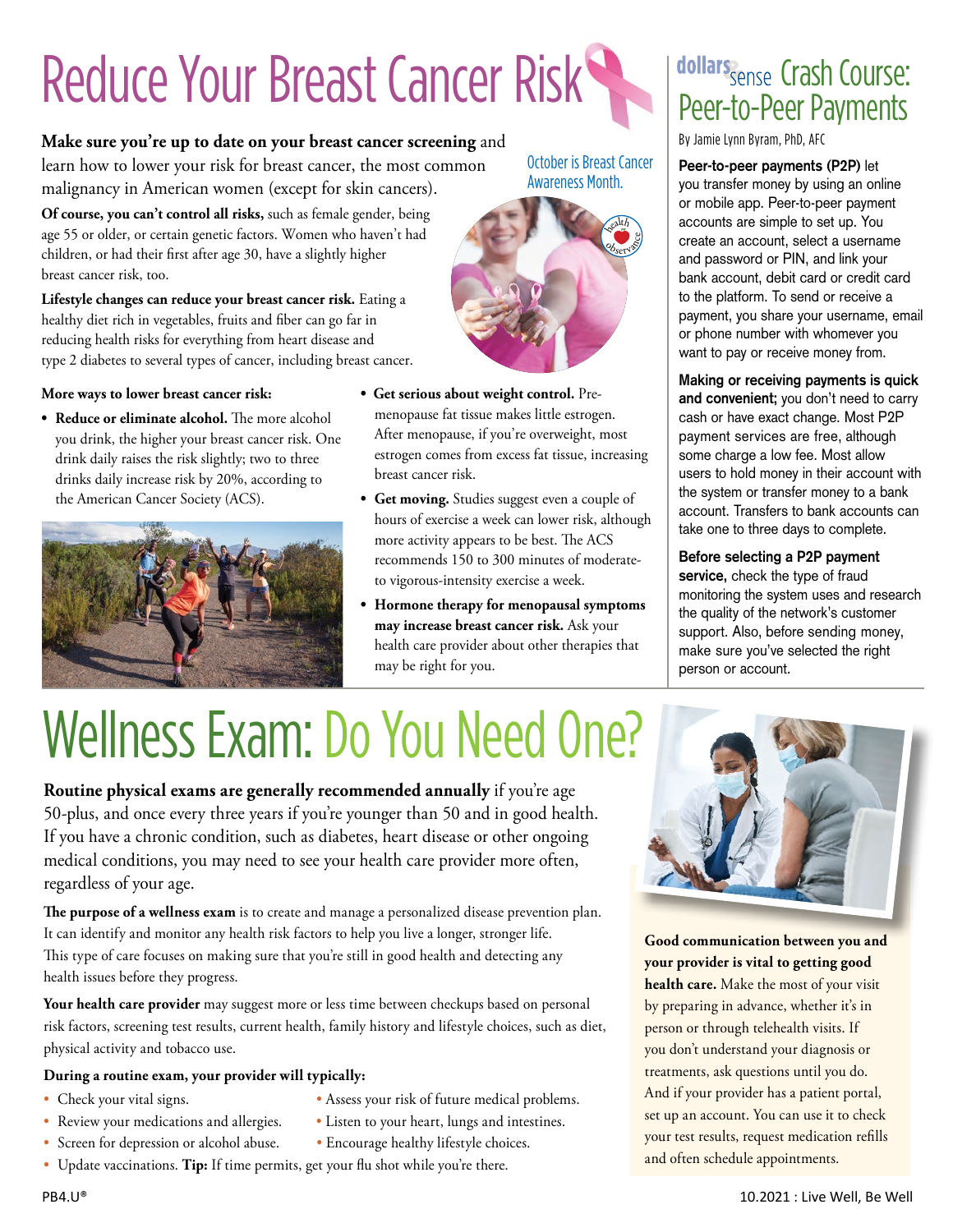## Home Office **Ergonomics**

**Ergonomics is the way your body fits and functions in your workspace.**  Good ergonomics are important for productivity and your health.

**Don't risk neck, back, shoulder, wrist and eye problems** by trying to work on a sofa with head bent forward, looking down at your laptop. Instead, work at a desk or a table at home.

**Adjust your chair** so your feet rest flat on the floor or on a footrest, your thighs are parallel to the floor, and your arms gently rest on armrests with shoulders relaxed.

### **More ways to practice good home office ergonomics:**

- To avoid neck and eye strain, adjust the position of your monitor so the center of the screen is at eye level.
- Put items you need frequently, such as your phone, within easy reach so you're not straining your arms and back.
- If you frequently talk on the phone and type at the same time, place your phone on speaker or use a headset; don't hold the phone between your head and neck.
- Every hour, aim for a five-minute break. Stand up, walk around and stretch.
- Reduce eyestrain by looking 20 feet away for at least 20 seconds about every 20 minutes.

**Pay attention to your posture**  your body will thank you for it.



## By Cara Rosenbloom, RD One-Dish Meals

**Saving time in the kitchen** — but still getting a nutritious meal on the table — is a goal for many people. One quick solution is to make sheet pan dinners or one-pot meals. The idea is simple: All of the ingredients are conveniently cooked at the same time. It means fewer pots and pans, which leads to less cleanup.

**The most popular options** for sheet pan meals include a variety of vegetables paired with a source of protein.

**The key is timing.** You need to choose ingredients that take about the same amount of time to cook. Try any of these winning combinations at 400°F:

- Jumbo shrimp with asparagus, tomato and zucchini (eight to ten minutes).
- Whole-grain flatbread topped with mozzarella, spinach and artichokes (ten to 12 minutes).
- White fish with sweet peppers and red onion (14 to 16 minutes).
- Dijon salmon with green beans and broccoli (15 to 18 minutes).
- Chicken breast with cauliflower and sweet potato (25 to 30 minutes).
- Chicken thighs with potatoes and carrots (35 to 40 minutes).
- Canned chickpeas with butternut squash and sweet onions (40 to 45 minutes).



If you don't want to turn on the oven, consider one-pot meals on your stove top or slow cooker. One-pot pasta is a popular time-saver: You cook the pasta in tomato sauce (that's genius!). Other popular one-pot meal options include chili, curry, stew, and hearty soups, such as minestrone.

 **One-pan meals are also a great way to use up leftovers.** Got roasted vegetables? Make a one-pan omelet. Use leftover chili to fill taco shells, and leftover salmon, chicken or chickpeas are great on a bed of greens with some vinaigrette.

### **One-Pot Spicy Chicken Pasta**

**easy** recipe

1 lb. boneless, skinless chicken breast

2 tbsp extra-virgin olive oil, divided 2-3 tsp Cajun spice or chili powder

- ½ tsp salt
- 1 onion, diced
- ½ lb whole-grain penne or rotini

1 can (15 oz.) diced tomatoes 2 cups no-salt-added

- chicken broth
- 3 tbsp cream cheese
- 3 green onions, sliced
- ¼ cup fresh chopped

cilantro or parsley

**Cut** chicken into ¾-inch cubes. **Add** to bowl, and stir in 1 tbsp oil, spice and salt. **In** a large pot, add remaining oil. **Add** chicken and brown for 2-3 minutes. **Add** onion and cook 4 minutes. **Add** pasta, tomatoes and broth. **Stir** to combine. **Bring** to a boil, turn down to a simmer and let cook 10 minutes or until pasta is cooked. **Swirl** cream cheese into the pot. **Top** with green onions and cilantro.

**Makes 4 servings. Per serving:** 351 calories | 26g protein | 12g total fat | 3g saturated fat 6g mono fat | 3g poly fat | 37g carbohydrate | 6g sugar | 7g fiber | 527mg sodium